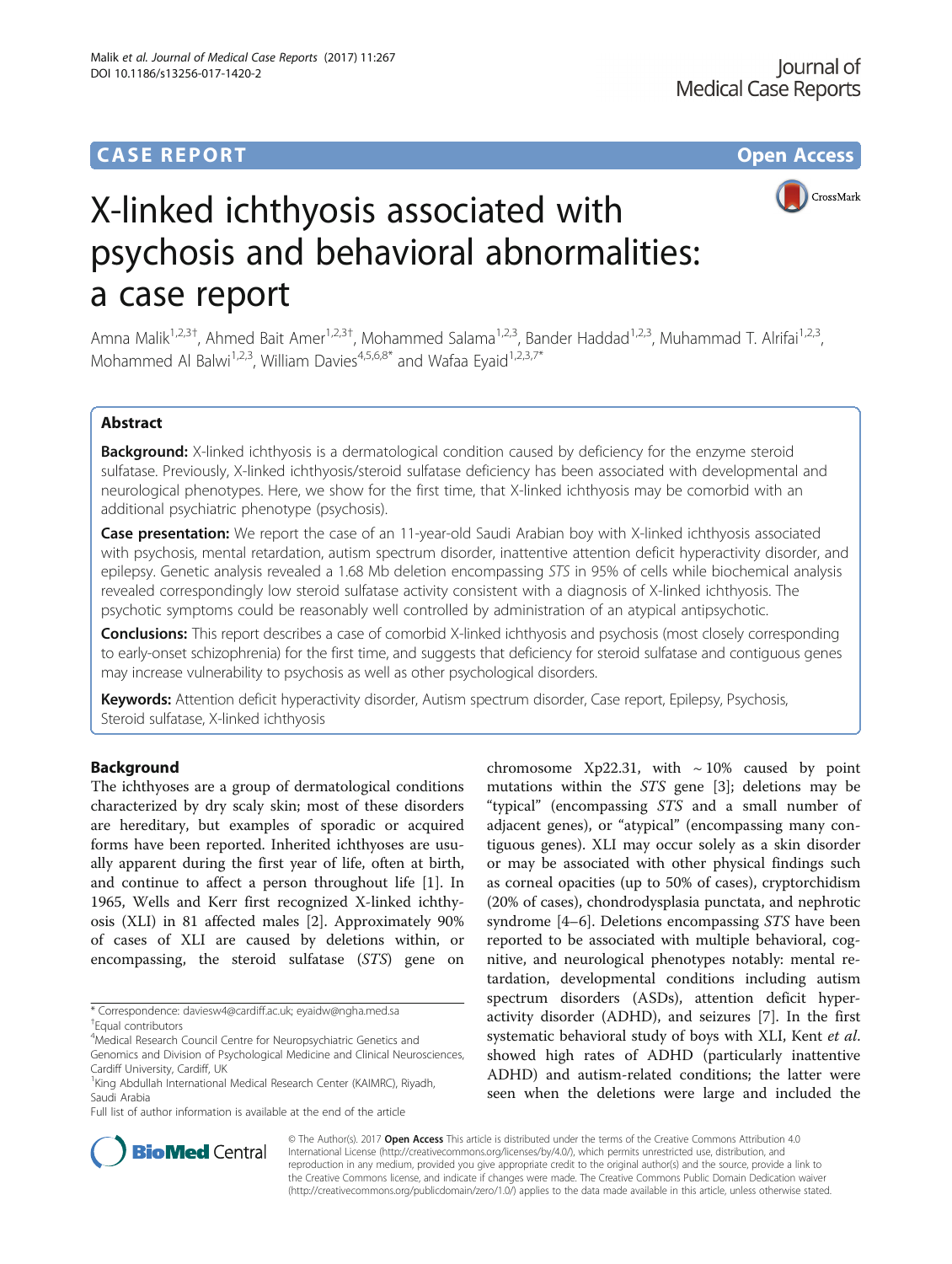neuroligin 4 gene (NLGN4X) [[8\]](#page-5-0). Consistent with these data, genetic variants within STS are associated with inattentive symptoms in children with ADHD [[9, 10\]](#page-5-0) while mice lacking the Sts gene exhibit behavioral phenotypes associated with developmental disorders including inattention, hyperactivity, elevated emotional reactivity, behavioral perseveration, and aggression [\[11](#page-5-0)–[13\]](#page-5-0). STS is expressed in brain regions associated with attention, impulsivity, and the integration of, and response to, sensory information [[10\]](#page-5-0). XLI rarely interferes with the activities of daily living and individuals with mild forms may not require treatment [[4\]](#page-5-0). The skin condition can be managed relatively effectively, but some patients may experience a significantly reduced quality of life due to self-consciousness and social embarrassment or due to comorbid behavioral, cognitive, or neurological conditions; such patients may require lifelong treatment [[14](#page-5-0), [15\]](#page-5-0).

## Case presentation

A summary of the case presentation and management is provided in Table 1. An 11-year-old Saudi Arabian boy, in Grade Three of primary school, initially presented with a year-long history of epileptic fits in the form of abnormal jerky movement of upper limbs accompanied by fixed eye gaze. The episodes typically lasted for a few seconds each, with up to 15 episodes per day, and were often preceded by episodes of unexplained crying.

The boy was born at 28 weeks' gestation by spontaneous vaginal delivery after an uneventful and uncomplicated pregnancy. He had a low birth weight of 1.5 kg (below the 5th centile). During pregnancy, his mother took no medication apart from folic acid supplementation during the first trimester. Following delivery, he was kept in the intermediate care unit for 3 months until he gained sufficient weight. At birth, he was diagnosed with congenital ichthyosis although the subtype was not defined; from early childhood, his parents were advised by the dermatologist of the importance of daily bathing and regular application of emollient creams containing urea. His language and gross motor milestones were delayed; he had poor social interaction with others and restricted play. There was a family history of developmental disorders (speech and language problems and learning disability), and the boy's 13-year-old sister exhibited mild mental retardation. There was no family history of ichthyosis, or psychotic or mood disorder.

The boy's parents reported that his academic performance was poor, that he had a learning disability and that he required substantial support in school. His parents also reported that, coincidentally with the epileptic fits, he started exhibiting behavioral changes, becoming socially withdrawn, unresponsive, and preoccupied. He also became restless and wandered aimlessly, shouted and made odd noises, began to believe that others were

|  |  |  | Table 1 Timeline of case presentation |
|--|--|--|---------------------------------------|
|--|--|--|---------------------------------------|

| Timeline                         | Symptoms and treatment                                                                                                                                                                                                                                                                                                                                                                                                                                                                                                                                                                                                       |
|----------------------------------|------------------------------------------------------------------------------------------------------------------------------------------------------------------------------------------------------------------------------------------------------------------------------------------------------------------------------------------------------------------------------------------------------------------------------------------------------------------------------------------------------------------------------------------------------------------------------------------------------------------------------|
| Birth                            | Born at 28 weeks' gestation: low<br>birth weight with undefined<br>congenital ichthyosis                                                                                                                                                                                                                                                                                                                                                                                                                                                                                                                                     |
| Early childhood                  | Language and gross motor<br>milestones delayed; poor social<br>interaction and restricted play;<br>learning disability and poor<br>academic performance                                                                                                                                                                                                                                                                                                                                                                                                                                                                      |
| Initial presentation at 11 years | Year-long history of epileptic fits and<br>coincident behavioral abnormalities:<br>initial treatment with herbal<br>remedies before consultation with<br>physicians at local hospital.<br>Presented to local hospital with<br>acute symptoms of agitation and<br>unresponsiveness; began to believe<br>that others were watching him. Was<br>seen talking to himself and laughing<br>without reason.<br>Electroencephalograph abnormalities<br>detected and carbamazepine and<br>olanzapine treatment initiated, but<br>ineffective due to poor patient<br>adherence                                                         |
| One month later                  | Referred as emergency admission to<br>tertiary hospital with acute psychotic<br>episode (with decline in daily<br>functioning and double incontinence);<br>microcephaly and ichthyosis noted.<br>Three-week treatment with lorazepam<br>initiated                                                                                                                                                                                                                                                                                                                                                                            |
| Three weeks later                | Referral to dermatology, genetics,<br>neurology, and child psychiatry<br>clinics. Genetic and biochemical<br>confirmation of steroid sulfatase<br>deficiency (X-linked ichthyosis), and<br>detection of autosomal regions of<br>homozygosity. Normal gross brain<br>structure reported with<br>electroencephalograph<br>abnormalities. Methylprednisolone<br>pulse therapy and immunoglobulin<br>regime initiated to treat suspected<br>encephalitis, but ineffective in<br>treating cognitive symptoms after 5<br>days. Olanzapine treatment initiated<br>which brought psychiatric symptoms<br>under control after 2 weeks |
| Follow-up                        | No psychotic symptoms evident;<br>patient maintained on olanzapine for<br>1 year following hospital discharge.<br>Diagnoses of autism spectrum<br>disorder and attention deficit<br>hyperactivity disorder made                                                                                                                                                                                                                                                                                                                                                                                                              |

watching him, and was seen talking to himself and laughing without any reason. His parents initially sought help from traditional healers who provided him with herbal medicine for a short period of time (honey and herbal oil). After no improvement in the boy's symptoms, his parents arranged for him to be seen by a local psychiatrist and a neurologist. According to the boy's father, initial blood test results (which included full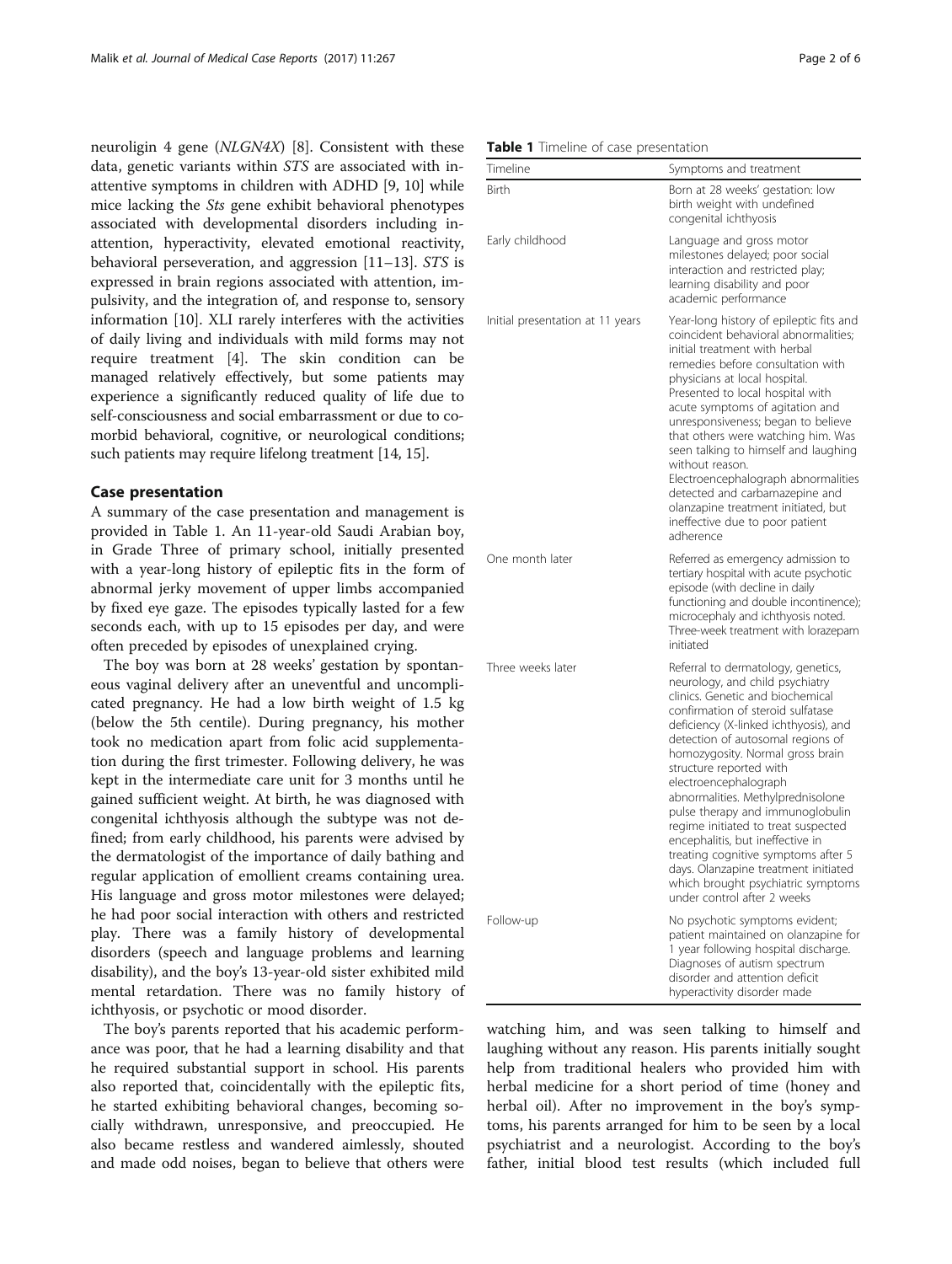blood counts, liver function test, urea and electrolytes, and thyroid function test) were normal; however, an electroencephalograph (EEG) showed epileptiform discharges. Carbamazepine (100 mg per day) and olanzapine treatment (5 mg, twice per day) were instigated to treat the boy's EEG abnormalities and his disturbed behavior respectively; carbamazepine was considered to be the optimum treatment to alleviate his brief episodes of staring with unresponsiveness which were suggestive of complex partial seizures. However, his adherence to the treatment regime was poor: he did not take his medication as prescribed and had no regular follow-up. Hence there was minimal improvement in his condition.

One month after his initial presentation to local doctors, the boy was urgently referred and admitted to a tertiary hospital. He was extremely aggressive and attempted to bite his parents and siblings; he was also verbally abusive, highly vocal (screaming), and restless. His sleep pattern was extremely disturbed; he remained awake for the majority of the 3 days prior to admission. He became doubly incontinent. On examination, the admitting doctor documented microcephaly and dry skin with scales over his body (which the patient was peeling off and eating); there was no erythema. His vital signs were stable, and there were no neurological signs apart from eye twitches. He was shouting and uncooperative, and was looking around as if responding to visual stimuli. He was also talking to himself and mumbling. He was disoriented with regard to time and place, and demonstrated poor general knowledge, even in a simple color-naming task. He was restless and aggressive, required sedation, and lorazepam (0.5 mg twice per day) was administered orally from the day of admission. He showed immediate improvements in his sleep pattern and became less agitated and restless. However, he persisted in talking to himself and continued to be suspicious and paranoid. His presentation and symptoms were considered to best resemble the Diagnostic and Statistical Manual of Mental Disorders, Fifth Edition (DSM-5.0) diagnostic criteria for early-onset schizophrenia [[16\]](#page-5-0). Therefore, he continued to be treated with lorazepam for a 2-week period, with treatment tapering off within the third week.

He was subsequently referred to several subspecialties including dermatology, genetics, neurology, and child psychiatry. During the hospital course, a number of physiological and metabolic measures were taken (Table [2\)](#page-3-0).

Most of our patient's results were within the normal range, although relatively low levels of hemoglobin and relatively high values for erythrocyte sedimentation rate (ESR) and pyruvate were noted.

On the basis of family history and skin appearance, dermatologists suspected XLI and continued prescribing

emollient creams containing urea. Chromosomal Gbanding and fluorescence *in situ* hybridization (FISH) analysis on peripheral blood and fibroblast cultures revealed an interstitial deletion within Xp22.31 on 95% of the examined cells with a low level of mosaicism (5% of cells with normal karyotype). Consistent with the FISH analysis, STS activity in fibroblasts was low at 3.5 nmol/hour/ protein (normal range, 5 to 32 nmol/hour/protein). The boy's genomic deoxyribonucleic acid was assayed on a combined comparative genomic hybridization (CGH) and single nucleotide polymorphism (SNP) array in an attempt to specify a genetic basis for his clinical presentation. The array CGH study confirmed a 1.68 Mb deletion within the cytogenetic band Xp22.31 (hg 19: 6,456,036-8,139,238) that contains the STS gene in addition to VCX3A, PUDP, VCX, and PNPLA4 genes, and two microRNAs (MIR4767 and MIR651) [\[17\]](#page-5-0). His mother was tested for mutation carrier status, but his siblings were not genetically tested. Eight regions of homozygosity spanning  $\sim$  111Mb in total were detected within our patient across multiple autosomes (Table [3](#page-4-0)). Subsequent targeted exome sequencing of these homozygosity blocks using next generation sequencing and capillary Sanger sequencing did not reveal any pathological, likely pathological, or other sequence change of possible clinical relevance in the coding regions of the genes within these regions.

Radiological and neurological investigations using computed tomography (CT) revealed a structurally normal brain. A CT venogram showed no evidence of cerebral venous thrombosis. Magnetic resonance imaging (MRI) indicated mild periventricular leukomalacia, possibly related to our patient's premature birth. Two EEGs were performed; the first one performed initially during his stay in the hospital and the second one was 2 months after his discharge. The first EEG showed mild slowing of the background with no evidence of any epileptiform discharges; the second EEG showed mild, but improved, slowing with no evidence of epileptiform discharge. An autoimmune etiology was entertained by the neurologist; this was partially on the basis of a clear cerebrospinal fluid (CSF) and acute behavioral symptoms; thus, a methylprednisolone pulse therapy regime (50 mg/kg) to treat suspected encephalitis was initiated for a period of 5 days, in addition to intravenously administered immunoglobulin over another 5 days. These therapies did not improve our patient's symptoms of disorientation, cognitive dysfunction, and psychosis. He showed some improvement in symptoms with a subsequent management regime of 5 mg olanzapine twice per day, but he demonstrated poor compliance with this. The psychiatry team opted to continue him on this drug but at higher doses (the dose was increased from 10 mg to 20 mg per day gradually over a 2-week period) to control his psychotic symptoms, as per prescribing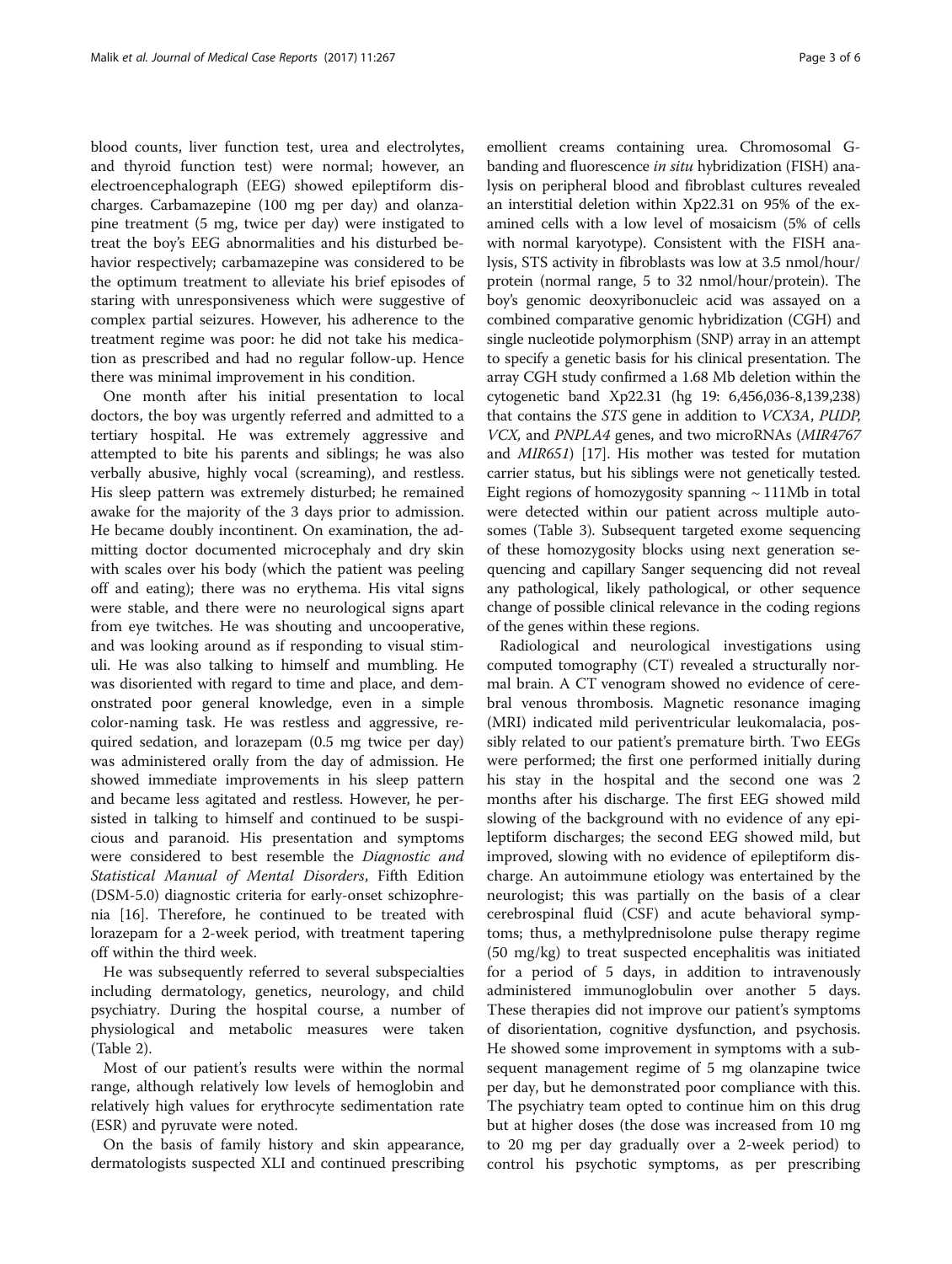our patient relative to normative values

<span id="page-3-0"></span>Table 2 Levels of serum and cerebrospinal fluid metabolites in

| Measures                           | Patient's<br>Normal range<br>values |                               |
|------------------------------------|-------------------------------------|-------------------------------|
| Serum                              |                                     |                               |
| <b>WBC</b>                         | $6.1 \times 10^{9}$                 | $4.0 - 12.0 \times 10^{9}$ /L |
| Hemoglobin                         | 12.9                                | 113-150 g/L                   |
| Urea                               | 4                                   | $2.5 - 6$ mmol/L              |
| Sodium                             | 137                                 | 138-145 mmol/L                |
| Potassium                          | $\overline{4}$                      | 3.4-4.7 mmol/L                |
| Chloride                           | 103                                 | 95-110 mmol/L                 |
| CO <sub>2</sub>                    | 22                                  | 20-28 mmol/L                  |
| Creatinine                         | 46                                  | 27-62 mmol/L                  |
| Albumin                            | 39                                  | 38-54 g/L                     |
| Calcium                            | 2.2                                 | 2.2-2.7 mmol/L                |
| Phosphorus                         | 1.7                                 | 1.05-1.85 mmol/L              |
| Magnesium                          | 0.81                                | 0.7-0.85 mmol/L               |
| Total bilirubin                    | 18                                  | 3.4-20.5 umol/L               |
| AST                                | 26                                  | 5-34 U/L                      |
| ALT                                | 15                                  | 5-55 U/L                      |
| TP                                 | 66                                  | 60-80 g/L                     |
| <b>FSR</b>                         | 20                                  | 0-15 mm/hour                  |
| C-reactive protein                 | < 3.5                               | $<$ 3.5                       |
| GTP                                | 45                                  | 12-64 U/L                     |
| Ammonia                            | 61                                  | 18-72 umol/L                  |
| <b>TSH</b>                         | 3.01                                | 0.35-4.94 mIU/L               |
| FT4                                | 10.7                                | 9-19 pmol/L                   |
| TSH antibodies                     | Negative                            | Negative                      |
| FT4 antibodies                     | Negative                            | Negative                      |
| TSH hormone receptor<br>antibodies | 0.5 (Negative)                      | $<$ 1.8 IU/L                  |
| СK                                 | 128                                 | 30-200 U/L                    |
| Copper                             | 22.9                                | 11.78-22.77 umol/L            |
| Pyruvate                           | 0.315                               | 0.08-0.16 mmol/L              |
| Vitamin D                          | 146.9                               | 62.6-228.0 pmol/L             |
| Vitamin A                          | 687                                 | 300-700 ug/L                  |
| Ceruloplasmin                      | 0.36                                | $0.20 - 0.60$ g/L             |
| Carbamazepine level                | 27                                  | 17-42 umol/L                  |
| Homocysteine level                 | 10                                  | ≤15.0 umol/L                  |
| Lead level                         | < 0.18                              | $<1.22$ umol/L                |
| Mycoplasma IgM                     | 3.6                                 | <10 index is negative         |
| Mycoplasma IgG                     | < 10.0                              | <10.0 AU/ml negative          |
| EBV                                | $<$ 10                              | <20 U/ML negative             |
| Cytomegalovirus                    | < 5.0                               | <12.0 U/ml negative           |
| Antistreptolysin O titer           | 286                                 | >200 IU                       |
| Brucella antibodies                | <1:160                              | <1:160 is negative            |
| C3                                 | 1.45                                | $0.80 - 1.70$ g/L             |

| Table 2 Levels of serum and cerebrospinal fluid metabolites in |  |
|----------------------------------------------------------------|--|
| our patient relative to normative values (Continued)           |  |

| Measures                             | Patient's<br>values | Normal range             |  |
|--------------------------------------|---------------------|--------------------------|--|
| C4                                   | 0.09                | $0.14 - 0.44$ g/L        |  |
| Antinuclear antibodies               | 0.50                | <1.5 index is negative   |  |
| Anti-DNA                             | 17                  | <200 IU/ml negative      |  |
| Anti-NMDA antibodies                 | Negative            | Negative                 |  |
| Glutamate receptor IgG<br>antibodies | Not detectable      | Not detectable           |  |
| Very long chain fatty<br>acids       | Unremarkable        |                          |  |
| <b>Biotinidase</b>                   | 5.80                | 4.20-12.80 nM/minute/ml  |  |
| Lactic acid                          | 1.54                | 0.50-2.20 mmol/L         |  |
| Newborn screening                    | Unremarkable        |                          |  |
| Cerebrospinal fluid                  |                     |                          |  |
| Glucose                              | 3.7                 | 3.30-4.40 mmol/L         |  |
| Protein                              | 0.44                | $0.15 - 0.40$ g/L        |  |
| <b>RBC</b>                           | 11                  | Not significant          |  |
| <b>WBC</b>                           | <1                  | Not significant          |  |
| Lactic acid                          | 1.2                 | < 2.20                   |  |
| Brucella (IgM, IgG)                  | < 10                | Unremarkable             |  |
| Measles (IgM, IgG)                   | Negative            | $\overline{\phantom{m}}$ |  |
| Cytomegalovirus (PCR)                | Negative            |                          |  |
| HSV (PCR)                            | Not detected        |                          |  |
| Anti-NMDA antibodies                 | Negative            |                          |  |
| Mycoplasma antibody                  | Negative            |                          |  |
| Culture and sensitivity              | Negative            |                          |  |

ALT alanine aminotransferase, AST aspartate aminotransferase, CK creatine kinase,  $CO<sub>2</sub>$  carbon dioxide, C3 complement component 3, C4 complement component 4, DNA deoxyribonucleic acid, EBV Epstein–Barr virus, ESR erythrocyte sedimentation rate, FT4 free thyroxine, GTP glutamyl transpeptidase, HSV herpes simplex virus, IgG immunoglobulin G, IgM immunoglobulin M, NMDA N-methyl-D-aspartate, PCR polymerase chain reaction, RBC red blood cells, TP total protein, TSH thyroid-stimulating hormone, WBC white blood cells

guidelines [\[18\]](#page-5-0); olanzapine is a second-generation antipsychotic which has been shown to have robust clinical benefits for treating early-onset schizophrenia [\[19](#page-5-0)]. With this revised treatment regime, his psychiatric symptoms were brought under control, and eventually he was discharged with follow-up appointments in ophthalmology (for bilateral iris mammillation), psychiatric, pediatric neurology, and dermatology clinics.

The follow-up by the psychiatric clinic revealed no psychotic symptoms as indexed by the mental state examination; he was maintained on olanzapine 15 mg per day for almost 1 year after he was discharged from our hospital. Neuropsychological testing revealed a nonverbal intelligence quotient (IQ) of 57 with Test of Nonverbal Intelligence, Second Edition (TONI-2), consistent with a mild intellectual disability, and an ASD on the basis of the Autism Diagnostic Observation Schedule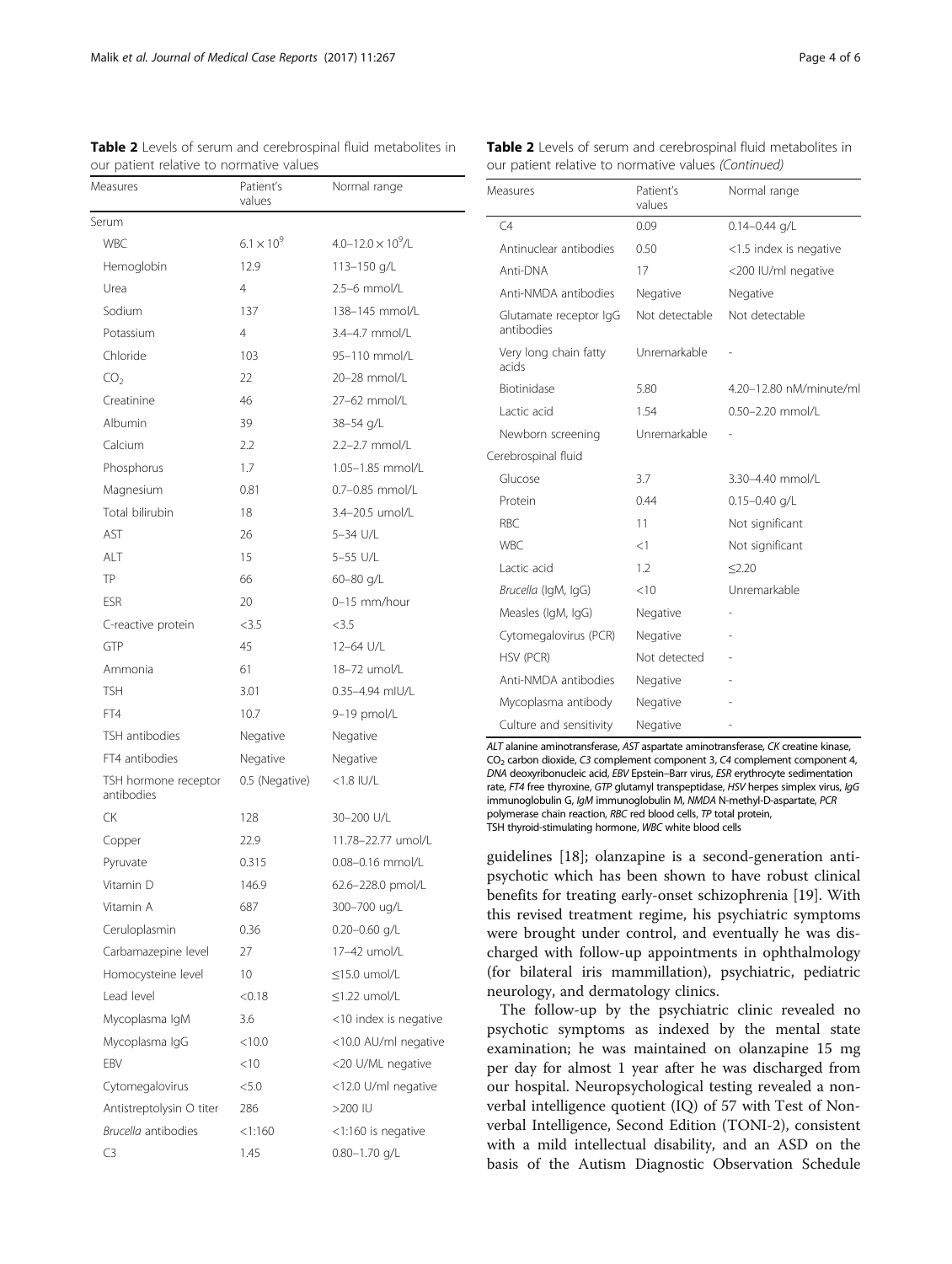<span id="page-4-0"></span>Table 3 Regions of runs of homozygosity within our patient based on human genome build GRCh37/hg19

| Chromosome | Cytogenetic<br>band | Genomic location         | Size of run (bp) |
|------------|---------------------|--------------------------|------------------|
| 6          | p25.3-p25.1         | 211,941-5,861,181        | 5,649,241        |
| 6          | p24.3-p21.2         | 10,297,504-37,700,562    | 27,403,059       |
| 6          | q12-q14.1           | 69,878,396-78,700,562    | 8,266,676        |
| 6          | q21-q22.33          | 110,749,132 -128,732,846 | 17,893,715       |
| 7          | p13-p12.1           | 44,162,384-52,104,941    | 7,942,558        |
| 10         | q23.31-q25.2        | 91,297,540-113,415,612   | 22,118,073       |
| 11         | p12-p11.12          | 36,892,152-49,401,125    | 12,508,974       |
| 11         | q11-q13.1           | 55,196,818-64,306,768    | 9,109,951        |
|            |                     | Total ROH size:          | 110,982,247      |

bp base pairs, ROH runs of homozygosity

(ADOS). A diagnosis of ADHD (inattentive subtype) was also made on the basis of parental history, academic reports, and Conners Questionnaire; psychostimulant medication was not considered to have been beneficial in treating his ADHD symptoms.

# **Discussion**

Our patient presented with dry scaly skin and pronounced behavioral and neurological symptoms that included: psychotic features, disorganized behavior, ADHD (inattentive subtype), ASD, and a learning disability. His EEG showed epileptiform discharges. Pharmacological treatments to control the psychotic symptoms and epilepsy were relatively effective. Genetic and biochemical analysis confirmed the diagnosis of XLI.

It is feasible that the mutation encompassing the STS gene and some, if not all, of the behavioral and neurological features seen in our patient are causally related. The limited clinical literature documents several cases of children in which XLI is comorbid with epilepsy/EEG abnormalities, mental retardation, and ADHD or an autism-related condition (particularly in the case of large chromosomal deletions) [\[8](#page-5-0), [20](#page-5-0), [21\]](#page-5-0), while animal studies have emphasized a link between Sts deficiency and cognitive and behavioral phenotypes associated with developmental disorders [[11](#page-5-0)–[13](#page-5-0)].

To the best of our knowledge, this is the first report of psychosis consistent with a diagnosis of early-onset schizophrenia in a child with confirmed XLI. Given the comparative rarity of both XLI and psychosis in the general population, our observations, together with previous literature reporting paranoid schizophrenia in two females with deletions spanning STS [\[22](#page-5-0)] and implicating STS deficiency in postpartum psychosis [[23, 24](#page-5-0)], suggest that, in addition to influencing risk of developmental disorders, STS deficiency may also predispose to risk of psychotic illness; this notion is consistent with the latest

genome-wide genetic screens which show that individual polymorphisms or mutations may act as risk factors in multiple developmental and affective conditions [[25](#page-5-0)].

Our patient's behavioral and neurological presentation could feasibly be modulated by other genetic or environmental factors segregating within his family; this idea is supported by the strong family history of learning disability and the communication deficits in our patient's eldest sister. In addition, autosomal runs of homozygosity could theoretically have contributed toward our patient's clinical presentation through revealing recessive deleterious mutations of relevance to brain function [[26\]](#page-5-0); however, the fact that exome sequencing detected no coding mutations of clinical significance within these regions makes this explanation unlikely. Finally, it is possible that living with a congenital skin condition and/or treatment for that condition, for example retinoids or poorly specified traditional and herbal remedies, may influence psychological function. There is a case report of a woman with ichthyosis vulgaris who presented with a schizophrenia-like psychosis and EEG abnormalities similar to our patient [[27\]](#page-5-0); however, she also had a strong family history of psychosis and learning disability.

## Conclusions

This case and the previous limited literature highlight the severe behavioral, psychiatric, and neurological symptoms that may be comorbid with XLI. Clearly, given the prevalence of the condition  $(-1 \text{ in } 3000 \text{ to } 6000 \text{ men, equiva-}$ lent to over 1.2 million individuals worldwide [\[4\]](#page-5-0)), there is a need for the physical and psychological phenotypes associated with it (including the prevalence of psychosis) to be comprehensively described. Such an endeavor will allow individuals such as our case to have their condition and potential comorbidities recognized and treated at an early stage, and to be monitored closely by appropriate multidisciplinary teams.

#### Abbreviations

ADHD: Attention deficit hyperactivity disorder; ADOS: Autism diagnostic observation schedule; ASDs: Autism spectrum disorders; CGH: Comparative genomic hybridization; CSF: Cerebrospinal fluid; CT: Computed tomography; DSM-5.0: Diagnostic and statistical manual of mental disorders, fifth Edition; EEG: Electroencephalograph; FISH: Fluorescence in situ hybridization; IQ: Intelligence quotient; MRI: Magnetic resonance imaging; NLGN4X: Neuroligin 4 gene; SNP: Single nucleotide polymorphism; STS: Steroid sulfatase; TONI-2: Test of nonverbal intelligence, second edition; XLI: X-linked ichthyosis

#### Acknowledgements

The authors would like to thank our patient and his family for sharing his presentation for this manuscript.

#### Funding

Work at Cardiff University was funded by Medical Research Council (MRC) Centre for Neuropsychiatric Genetics and Genomics (MR/L010305/1).